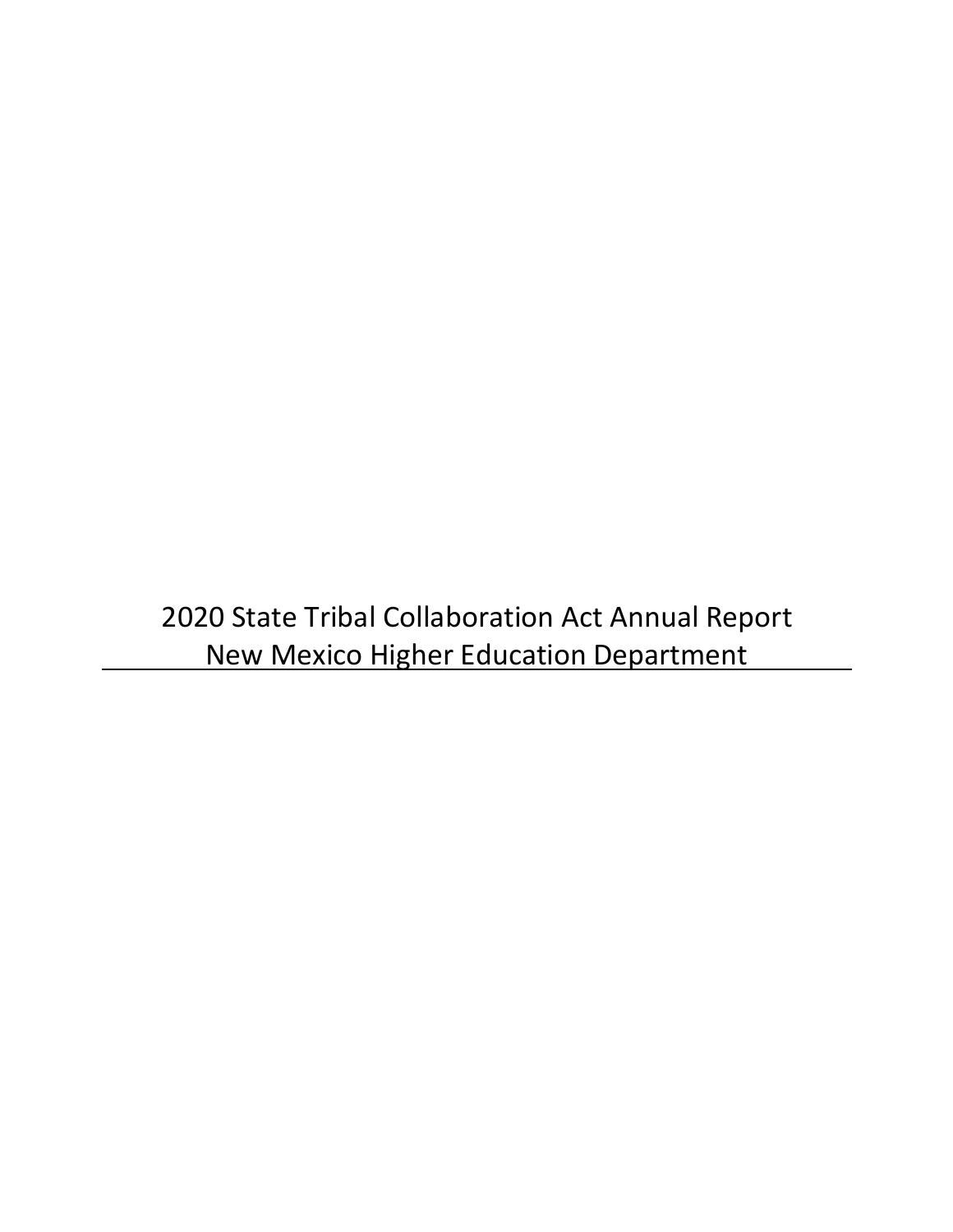# Contents

| Communication, Collaboration, Consultation with Tribes, Pueblos and Nations3 |  |
|------------------------------------------------------------------------------|--|
|                                                                              |  |
|                                                                              |  |
|                                                                              |  |
|                                                                              |  |
|                                                                              |  |
|                                                                              |  |
|                                                                              |  |
|                                                                              |  |
|                                                                              |  |
|                                                                              |  |
|                                                                              |  |
|                                                                              |  |
|                                                                              |  |
|                                                                              |  |
|                                                                              |  |
|                                                                              |  |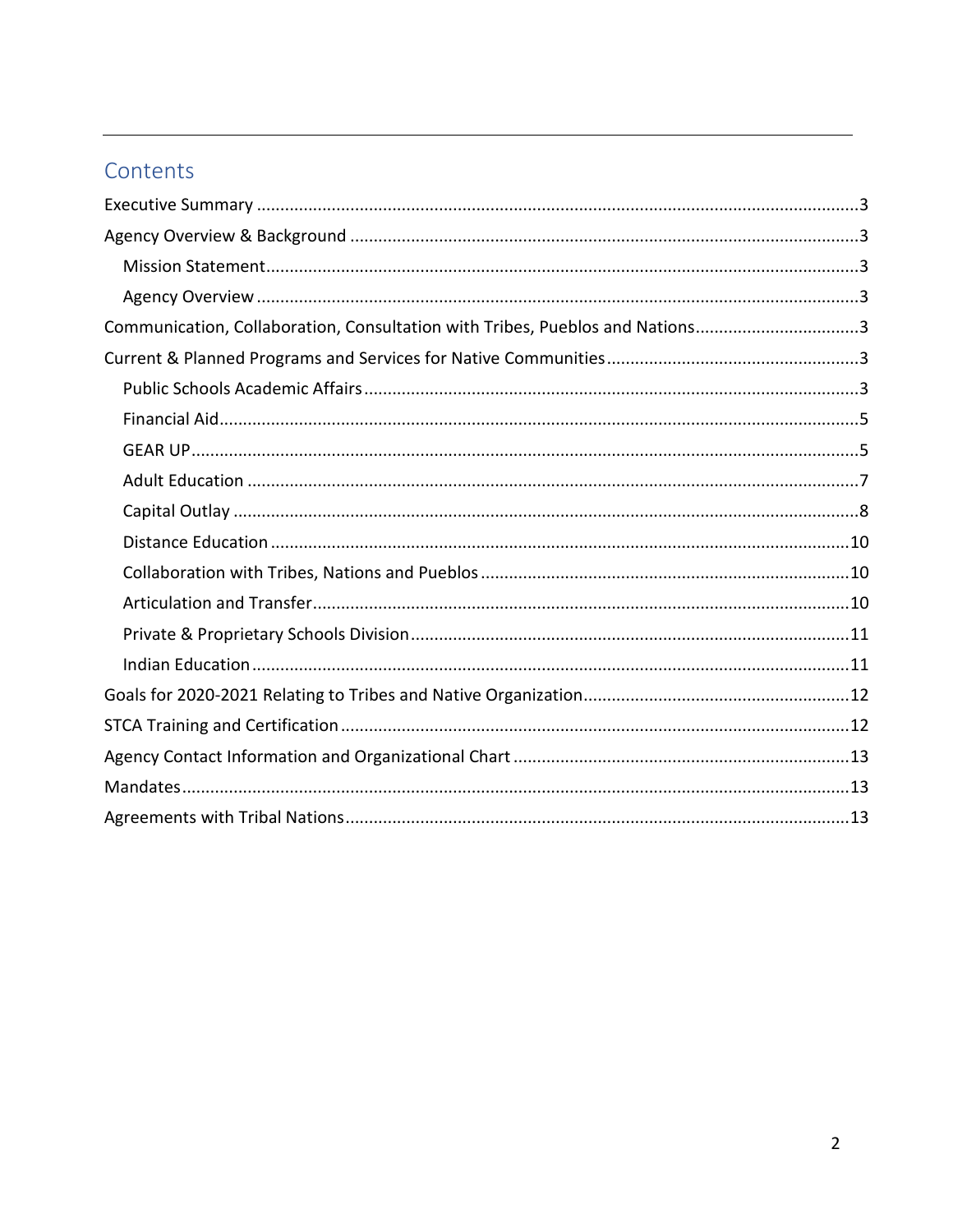## <span id="page-2-0"></span>Executive Summary

15,252 Native American students were enrolled in public postsecondary institutions in New Mexico (including 2,879 at Tribal colleges) in fall 2019. This represents 12.5% of the state's total postsecondary enrollment. Only states with larger populations, California, Arizona, and Oklahoma, have more American Indian students enrolled in higher education.

# <span id="page-2-1"></span>Agency Overview & Background

#### <span id="page-2-2"></span>Mission Statement

To provide financial, academic, and policy oversight and support to New Mexico's public higher education institutions and community partners for the purpose of promoting efficiency, accountability, and student success.

#### <span id="page-2-3"></span>Agency Overview

HED fosters and guides a system of higher education that best meets the needs of people in our state. We do so by providing financing to, oversight of, and support for all of the state's public universities, colleges, and state-sponsored adult education programs; regulating the state's private, for-profit institutions of higher education, and by offering programs in which both public and private institutions may participate.

# <span id="page-2-4"></span>Communication, Collaboration, Consultation with Tribes, Pueblos and Nations

In January 2020, HED hired a full time Tribal Liaison into the Office of the Secretary as a senior executive team member. The Tribal Liaison has conducted in person meetings to consult with Tribal Education Directors at 16 of the 22 Tribes, Nations and Pueblos in New Mexico. Although, the COVID-19 pandemic postponed further in person meetings virtual communication continues. Quarterly meetings between the Tribal College and University Presidents and the Office of the Secretary began in 2019 and will continue indefinitely. In addition, the Tribal Liaison and the Office of the Secretary conduct every-other-month meetings with all Tribal Higher Education Directors and the Tribal College and University Presidents to jointly share updates, provide feedback and identify critical issues. In 2019 and 2020, the General Counsel and the Deputy Secretary presented and received feedback on new proposed, rules, legislation and programming and will continue to do so.

# <span id="page-2-5"></span>Current & Planned Programs and Services for Native Communities

#### <span id="page-2-6"></span>Public Schools Academic Affairs

#### **Completions**

HED in collaboration with public and Tribal higher education institutions (HEIs) across the state have set long-term goals to improve four-year graduation rates. Four-year graduation rates at New Mexico Tech and Eastern New Mexico University have improved for each cohort. New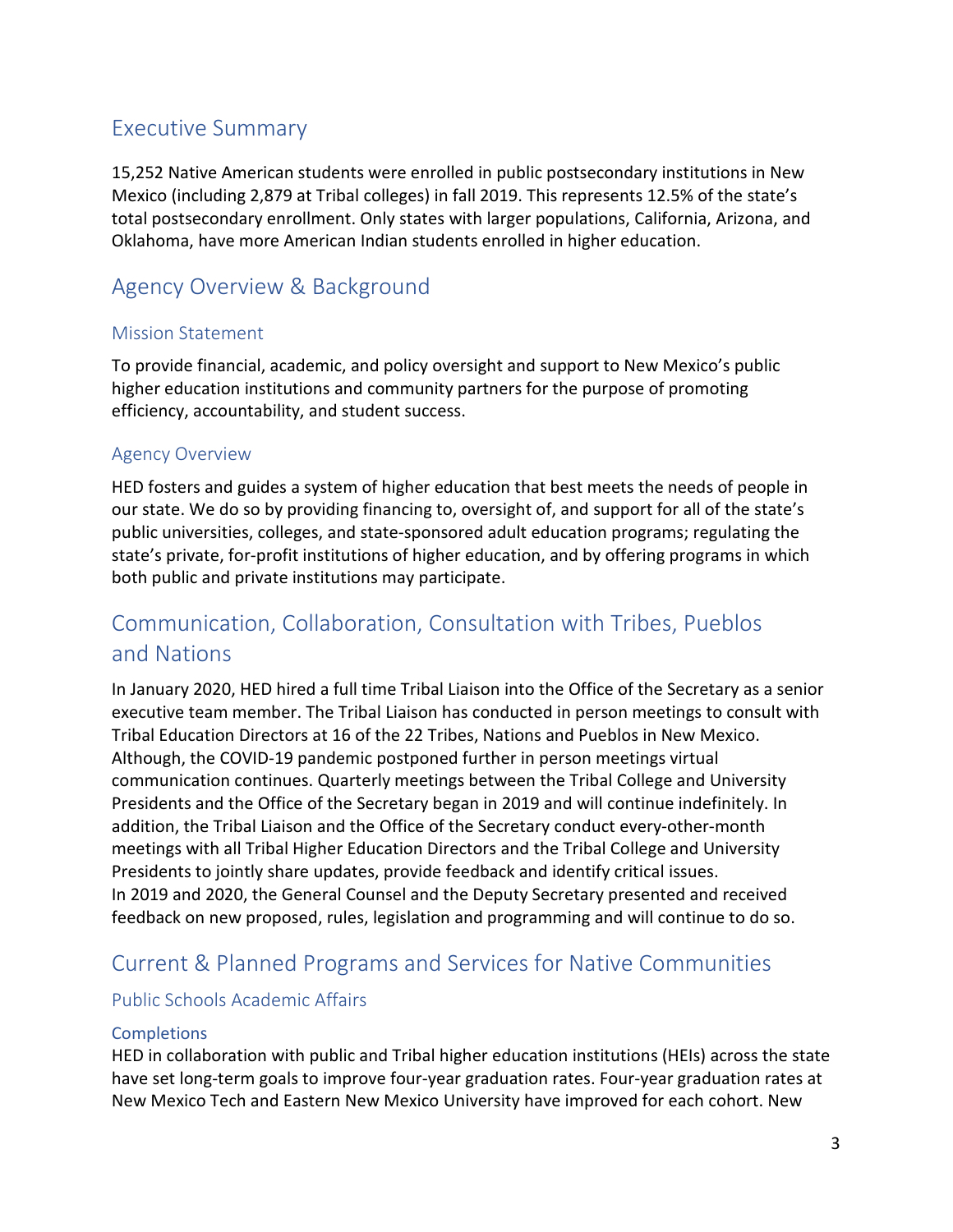Mexico State University and University of New Mexico have seen slight declines for the 2015 cohorts. New Mexico Highlands and Northern New Mexico College faced the largest difference in graduation rates over a year. Western New Mexico University saw an increase.

| <b>Inst</b> | 2010  | 2011  | 2012  | 2013  | 2014  | 2015  |
|-------------|-------|-------|-------|-------|-------|-------|
| <b>NMT</b>  | 16.3% | 19.7% | 22.5% | 25.1% | 26.4% | 28.4% |
| <b>NMSU</b> | 15.5% | 16.8% | 17.9% | 21.3% | 25.4% | 25.1% |
| <b>UNM</b>  | 15.6% | 17.9% | 20.5% | 27.7% | 33.1% | 32.5% |
| <b>ENMU</b> | 16.0% | 17.7% | 21.8% | 27.1% | 28.2% | 29.9% |
| <b>NMHU</b> | 8.0%  | 6.9%  | 8.3%  | 9.6%  | 19.5% | 15.9% |
| <b>NNMC</b> | 5.2%  | 8.4%  | 10.2% | 7.5%  | 19.7% | 14.0% |
| <b>WNMU</b> | 9.1%  | 11.4% | 13.9% | 16.4% | 13.4% | 15.3% |
|             |       |       |       |       |       |       |



*Figure 1: Four-year graduation rates at New Mexico's public HEIs.*

In Academic Year 2017-2018, 30,940 credentials were awarded by the state's public schools. 2,104 (6.8%) were awarded to Native American students. The types of credentials earned by Native American students are listed in the table below.

|          |               |        |             |        |        | Certificates   Certificates   Associate's   Certificates   Bachelor's   Master's   Professional | <b>Total</b>       |
|----------|---------------|--------|-------------|--------|--------|-------------------------------------------------------------------------------------------------|--------------------|
| < 1 vear | $1 - 2$ vears | Degree | 2 - 4 vears | Degree | Degree | Degree                                                                                          | <b>Credentials</b> |
| 208      | 552           | 837    | 32          | 334    | 110    | 15                                                                                              | 2.104              |

*Table 1: Types of credentials earned by Native American Students during AY2017-2018. Data for Post Master's Certificates, Graduate Certification, Ed Specialist, and Doctoral*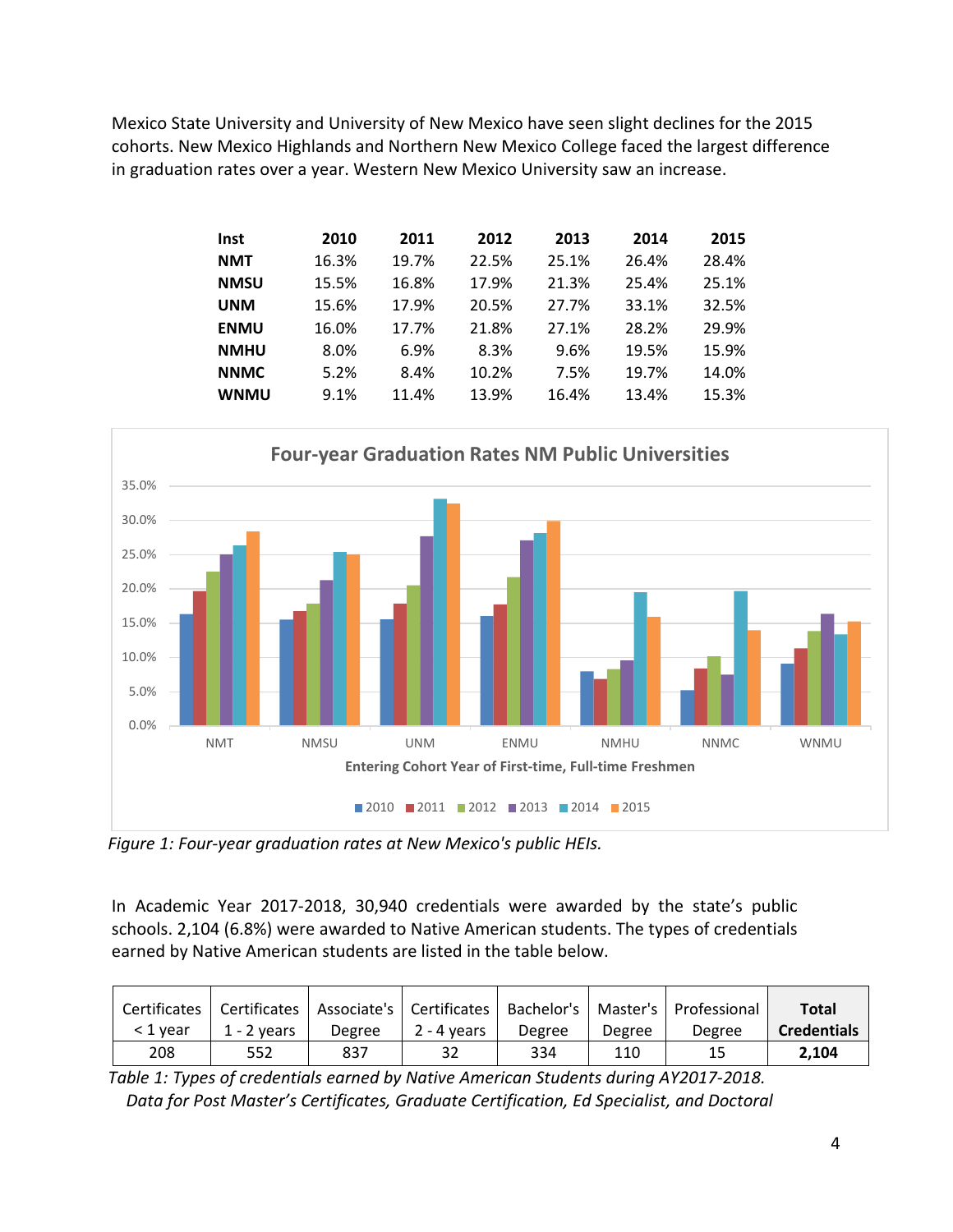#### <span id="page-4-0"></span>*Degrees were removed because fewer than 10 students earned them.* Financial Aid

#### *Mission*

HED's Financial Aid Division is dedicated to helping students access the fiscal resources needed to attend college in New Mexico. The Division oversees approximately \$100 million dollars in state financial aid each year for students in New Mexico through a wide variety of programs to meet the needs of our state's student population.

#### *Goals*

- To inform students in New Mexico that college is attainable and affordable;
- To provide students and their families with the consumer information needed to make informed decisions about financing an education;
- To make information about our financial aid programs accessible to all who qualify;
- To provide funding to pay for educational expenses for as many New Mexican students as possible;
- To collaborate with New Mexico's public postsecondary colleges and universities, ensuring regulatory compliance and good stewardship of State and Federal funds; and
- To facilitate the student financial aid application process and keep it as simple aspossible.

## *Tribal College Support*

Each year approximately \$1.6 million in state financial aid is distributed to over 800 students attending Tribal colleges. This aid includes need-based grants such as the College Affordability Grant and the State Student Incentive Grant; merit-based grants such as Competitive Scholarships and the Legislative Endowment Scholarship; and State Work Study funds. The division also tracks aid from Tribes, which totaled \$2.3 million and supported 744 students in 2018 (most recent year available).

Beginning in the fall of 2019, Tribal college students became eligible for the Legislative Lottery Scholarship Program. Qualifying students at Tribal colleges receive the same tuition support as students at New Mexico's public 4-year colleges, up to \$1,558 per semester or full tuition, whichever is lower. The Department estimates this will benefit at least 200 more students per year enrolled at New Mexico Tribal colleges.

#### <span id="page-4-1"></span>GEAR UP

The GEAR UP NM grant serves just over 10,000 students in  $7<sup>th</sup>$  grade through the first year in a postsecondary institution.<sup>1</sup> The grant serves 24 middle and high schools from eleven school districts throughout the state. GEAR UP NM districts are home to populations that have been historically underrepresented in higher education. Five of the 11 high schools have a student population that is 40% or more Native American: Bernalillo High School, Grants High School, Jemez Valley High School, Shiprock High School, and Walatowa High Charter School.<sup>2</sup> Of the total student population that GEAR UP NM served in SY 2019-20, 870 students (or 15%) selfidentified as Native American.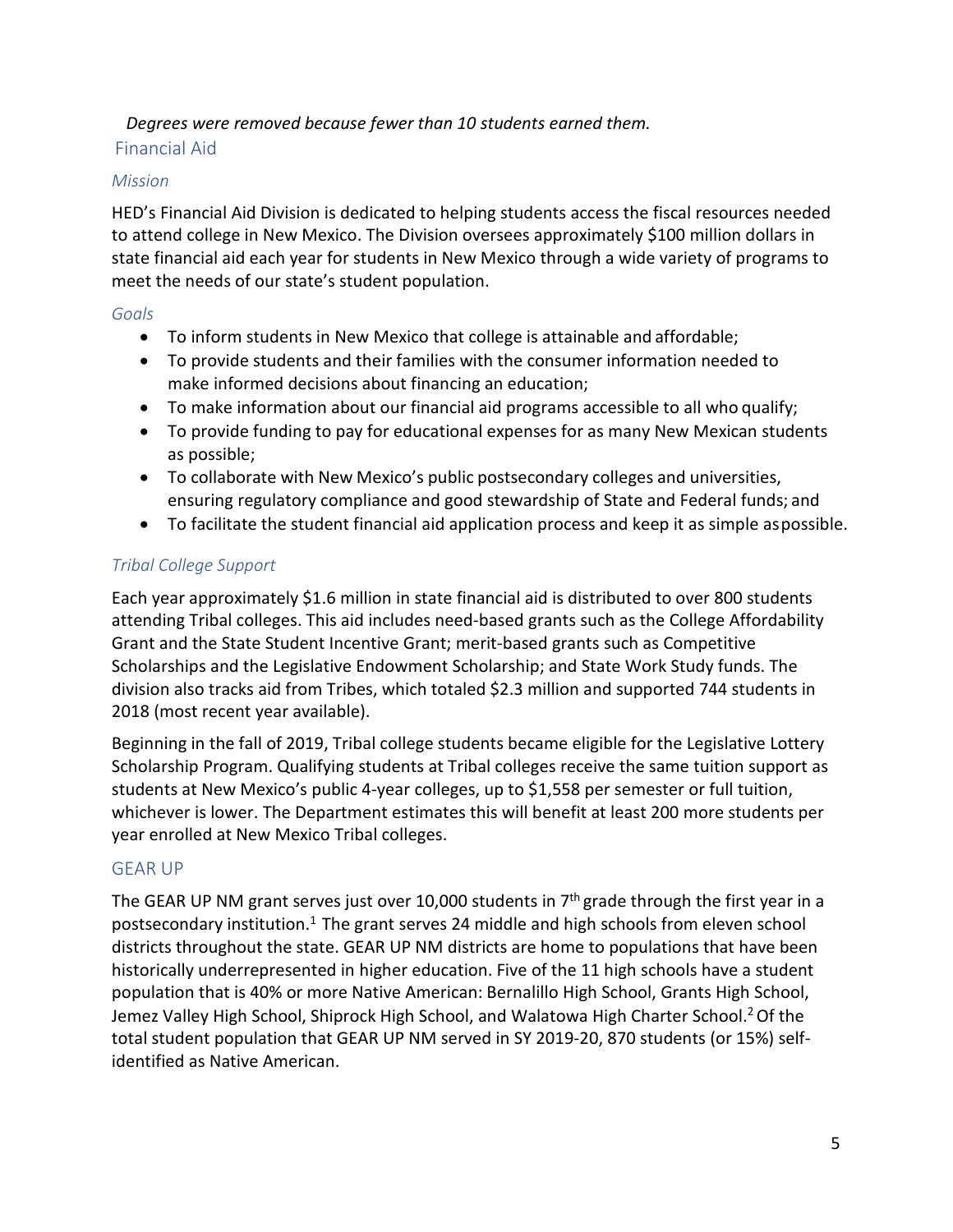| <b>Participation Distribution by Ethnic Background</b> |                                   |  |  |  |  |
|--------------------------------------------------------|-----------------------------------|--|--|--|--|
| <b>Ethnicity:</b>                                      | <b>Number of GEAR UP Students</b> |  |  |  |  |
| Hispanic or Latino                                     | 4121                              |  |  |  |  |
| Race:                                                  | <b>Number of GEAR UP Students</b> |  |  |  |  |
| American Indian or Alaska Native                       | 870                               |  |  |  |  |
| Asian                                                  | 31                                |  |  |  |  |
| Black or African American                              | 33                                |  |  |  |  |
| Native Hawaiian or Other Pacific Islander              | 4                                 |  |  |  |  |
| White                                                  | 461                               |  |  |  |  |
| Two or More Races                                      | $\circ$                           |  |  |  |  |
| Race and/or Ethnicity Unknown                          |                                   |  |  |  |  |
| <b>Total</b>                                           | 5521                              |  |  |  |  |

GEAR UP NM provides a range of services to students and their families, including rigorous coursework, dual credit, tutoring, credit recovery, supplemental Reading and Math instruction, mentoring by college students, college visits, student leadership opportunities, college entrance test prep, and financial aid advising and counseling, including submission of the Free Application for Federal Student Aid (FAFSA). These services are implemented in a variety of ways responsive to local needs in the five largely Native American school districts served by GEAR UP NM.

For example, student leadership is carried out primarily through the development of GEAR UP College Engagement Organizations (CEOs) made up of middle and high school students who serve as peer leaders to encourage other students to take advantage of college readiness opportunities.

CEOs reflect the values and norms of each local community. In addition to peer support, each district's CEO brainstorm and implement a series of school-and community-based advocacy projects in an effort to address an identified need in each of their communities.

GEAR UP NM also funds, in each of its eleven Partner Districts, the implementation of College and Career Readiness (CCR) systems with the intent to increase rigor of instruction, teach "soft skills," and enhance academic expectations, in the process, forging a more college-going mindset and better preparing students for college and career success. These grant-funded programs include AVID (Advancement Via Individual Determination) at Jemez Valley Public Schools and Bernalillo Public Schools, Model Schools at both Walatowa High Charter School and Grants High School, and a culturally-relevant CCR system developed by Shiprock High School staff for its predominantly Navajo population. In addition, each of the five high/middle schools in these high-density Native American districts implements literacy intervention classes titled Literacy for College Readiness in an effort to increase reading proficiency levels starting in the 7<sup>th</sup>grade. GEAR UP also provides increased supports in math by providing tutorial services to increase Algebra 1 readiness and successes, in addition to, credit recovery classes to ensure students stay on track to graduate.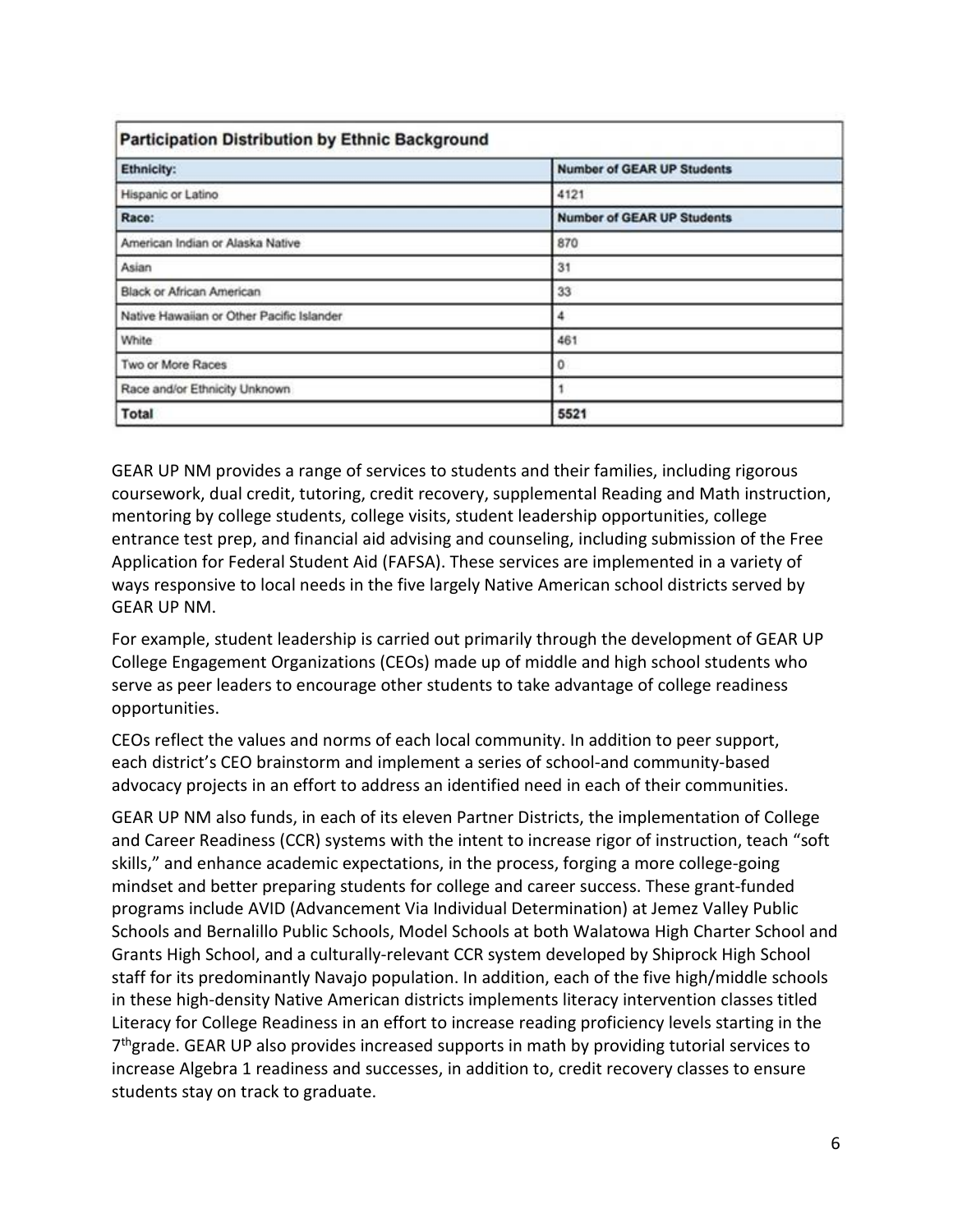<sup>1</sup> In addition, GEAR UP NM serves first-year college students who have graduated from GEAR UP high schools. <sup>2</sup> Native American students are also present (albeit in significantly smaller numbers) in most, if not all, of the other six districts where GEAR UP NM operates (Santa Fe, Los Lunas, Peñasco, Jemez Mountain, Pecos, and Mora).

The objectives of GEAR UP NM, focused on increasing rates of high school graduation and post- secondary enrollment for New Mexico's public school students, coincide with many of the educational concerns and priorities of the state's Native American communities, providing numerous opportunities for HED and Tribal entities throughout the state to work in concert serving students and their families. In addition to annual college visits to the state's larger post- secondary institutions, GEARUP NM districts have also taken students on visits to Tribal colleges and other popular post-secondary institutions: San Juan College, Dine College, IAIA, SIPI, and NTU. GEAR UP NM was also able to fund a multi-day trip for students from Walatowa High Charter School to the Haskell Indian Nations University, University of Kansas, and University of Oklahoma. Every student, during their years at a GEAR UP NM school, is provided a wealth of information through our suite of College Readiness Campaigns which include:

- College Application Week (how to apply to college);
- FAFSA/Scholarship Workshops (how to apply for financial aid);
- ACT Test Prep and an ACT Test Day; and
- College Signing Day, a ceremony that recognizes and celebrates students' decisions to pursue their post-secondary studies.

## <span id="page-6-0"></span>Adult Education

HED's Adult Education Division (HED-AE) provides free literacy education, workplace readiness, and foundational career development opportunities for all qualifying New Mexico adults. In order to qualify for Adult Education services, participants must be at least 16 years of age; not enrolled (or required to be enrolled) in school; and must fall below post-secondary skill levels on at least one National Reporting System-approved assessment.

Under the umbrella of the Adult Education and Literacy Act (Title II of the Workforce Innovation and Opportunity Act), the Adult Education Division works in partnership with community stakeholders to:

- 1. Assist adults to become literate and obtain the knowledge and skills necessary for employment and economic self-sufficiency;
- 2. Assist adults who are parents or family members to obtain the education and skills that are necessary to become full partners in the educational development of their children, and also lead to sustainable improvements in the economic opportunities for their family;
- 3. Assist adults in attaining a secondary school diploma or equivalent and in the transition to postsecondary education and training, including through career pathways; and
- 4. Assist English language learners in their efforts to improve reading, writing, speaking, and comprehension skills in English, and/or in improving numeracy skills and civics education as applicable and appropriate.

In the 2018-2019 school year, the Adult Education Division served a total of 10,960 adults, of these, 955 (11.47%) were Native American. HED-AE oversees a total of 24 adult education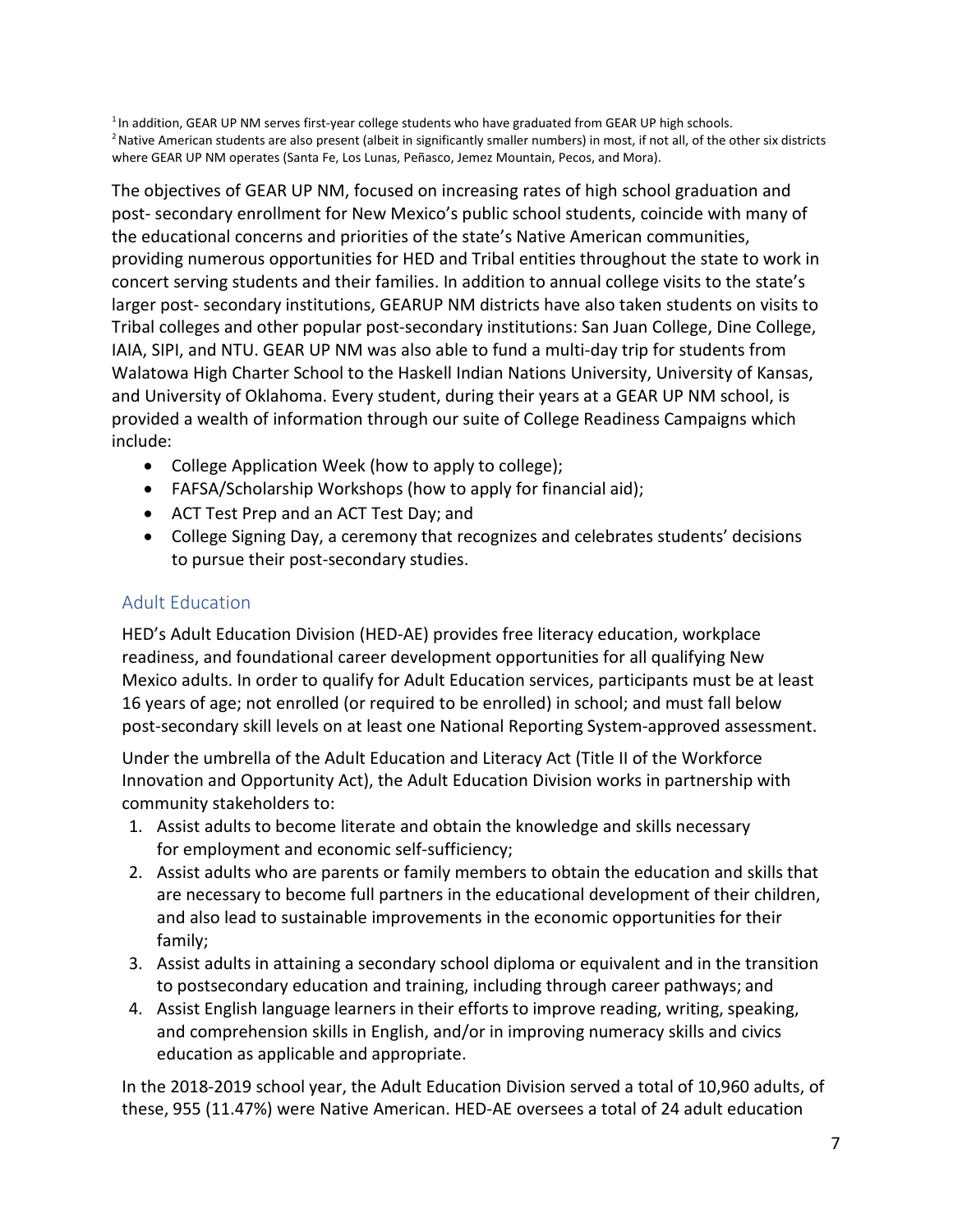programs around the state. Three of these programs serve an entirely Native American population, including Diné College and Sage Xtreme Learning/Tepayac, acting as a consortium on Navajo Nation and Zuni Pueblo land, and Southwest Indian Polytechnic Institute. Six of the AE programs also maintain remote sites on or adjacent to reservation lands, namely UNM-Gallup, UNM-Los Alamos, NMSU-Grants, NMSU-Alamogordo, ENMU-Ruidoso, and Catholic Charities. UNM-Los Alamos also offers programs at Zia, Jemez, and San Ildefonso Pueblos.

Programs on or near reservation lands provide outreach to the nearby Native American communities. These programs have also established collaborative relationships with employment and social services operated by Tribal governments. HED-AE strongly encourages and supports local programs in all efforts to adapt commonly-accepted best practices for student success with indigenous populations, as well as in the development and use of culturally-sensitive curricula.

HED-AE works to empower marginalized populations and is deeply committed to supporting New Mexico's Native American population in meaningful ways.

#### <span id="page-7-0"></span>Capital Outlay

HED understands the importance of maintaining and supporting the campus infrastructure of all publicly funded HEIs in New Mexico, including the campuses of the Tribal colleges and universities located. In keeping with the commitments as outlined in House Memorial 94 by the New Mexico Legislature during the 2013 Legislative Session, HED actively collaborates with the four New Mexico Tribal colleges and universities. This includes establishing clear guidance through annual Capital Project trainings, enhanced accountability and the streamlining of processes for the submittal of Capital outlay funding requests during the summer hearings, project approvals for funded projects, and draw-down requests. These trainings and process improvements have given all of New Mexico's publicly funded colleges and universities, including the Tribal colleges and universities a more efficient and well-defined process for managing Capital Outlay funding.

In the time that the Tribal colleges and universities have been appropriated funding through HED, approximately \$20.725 million has been provided. The following charts outline the appropriations by institution and by funding type:

| <b>Admin Agency</b>                   | Fiscal<br>Agent ID | Appr           | <b>Appropriation Title</b>                          | <b>Fund Code</b> | <b>State Amount</b> | <b>Reversion Date</b> |
|---------------------------------------|--------------------|----------------|-----------------------------------------------------|------------------|---------------------|-----------------------|
| <b>Higher Education</b><br>Department | 99990              | $15 -$<br>0959 | SIPI FIRE ALARM IMPROVE                             | <b>STB</b>       | \$500,000           | 6/30/2019             |
| <b>Higher Education</b><br>Department | 99988              | $15 -$<br>0962 | NAVAJO TECH UNIV HEALTH/SECURITY/SAFETY IMPROVE     | <b>STB</b>       | \$535,000           | 6/30/2019             |
| <b>Higher Education</b><br>Department | 99985              | $15 -$<br>0966 | DINE COLLEGE ACCESS LANES & SIDEWALKS               | <b>STB</b>       | \$700,000           | 6/30/2019             |
| <b>Higher Education</b><br>Department | 99989              | $15 -$<br>0970 | IAIA ACADEMIC BUILDING ROOF & COOLING UNITS         | <b>STB</b>       | \$800,000           | 6/30/2019             |
| <b>Higher Education</b><br>Department | 99990              | A5118          | SIPI LIBRARY & BLDGS RENOVATE                       | GOB              | \$2,000,000         | 6/30/2021             |
| <b>Higher Education</b><br>Department | 99988              | A5121          | NAVAJO TECH UNIV LEARNING INNOVATION CTR            | GOB              | \$850,000           | 6/30/2021             |
| <b>Higher Education</b><br>Department | 99989              | A5125          | <b>IAIA MULTPRPS FITNESS &amp; PERF ARTS CENTER</b> | GOB              | \$2,000,000         | 6/30/2021             |
| <b>Higher Education</b><br>Department | 99985              | A5127          | DINE COLLEGE N SHIPROCK CAMPUS ROADWAY IMPROVE      | GOB              | \$500,000           | 6/30/2021             |
| <b>Higher Education</b><br>Department | 99988              | C4070          | NAVAJO TECH UNIV IMPROVE, RET                       | <b>STBR</b>      | \$0                 | 6/30/2019             |
| <b>Higher Education</b><br>Department | 99985              | C4097          | DINE COLLEGE ACCESS LANE, RET                       | <b>STBR</b>      | \$0                 | 6/30/2019             |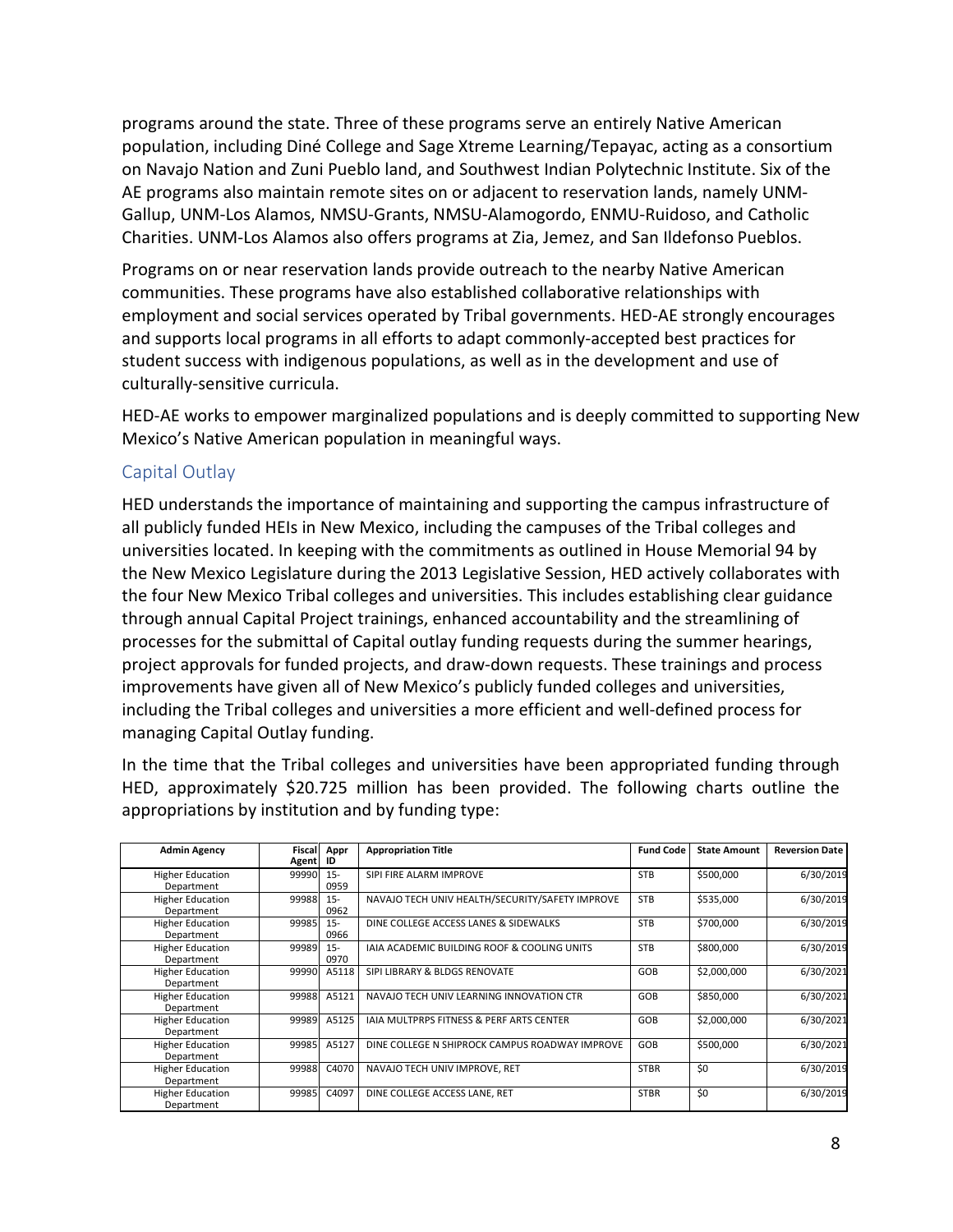As a result of the 2017 Capital Outlay Summer Hearings and the 2018 Legislative Session, the Tribal colleges and universities were appropriated funding asfollows:

| <b>Admin Agency</b>                   | Fiscal          | Appr       | <b>Appropriation Title</b>                                     | Fund         | <b>State Amount</b> | <b>Reversion Date</b> |
|---------------------------------------|-----------------|------------|----------------------------------------------------------------|--------------|---------------------|-----------------------|
|                                       | Agent           | ID         |                                                                | Code         |                     |                       |
| <b>Higher Education</b><br>Department | 99990           | C5083      | SIPI INFRA IMPROVE                                             | GOB          | \$650,000           | ***                   |
| <b>Higher Education</b><br>Department | 99988           | C5087      | NAVAJO TECH UNIV ACADEMIC BLDG/SITE IMPROVE                    | GOB          | \$3,700,000         | ***                   |
| <b>Higher Education</b><br>Department | 99985           | C5089      | DINE COLLEGE MATH SCIENCE BLDG PH 1                            | GOB          | \$5,000,000         | ***                   |
| <b>Higher Education</b><br>Department | 99989           | C5090      | IAIA ACADEMIC BLDG HVAC & ACCESSIBILITY IMPROVE                | GOB          | \$800,000           | ***                   |
|                                       |                 |            |                                                                |              |                     |                       |
| <b>Admin Agency</b>                   | Fiscal<br>Agent | Appr<br>ID | <b>Appropriation Title</b>                                     | Fund<br>Code | <b>State Amount</b> | <b>Reversion Date</b> |
| <b>Higher Education</b><br>Department | 99950           | C5076      | DINE COLLEGE - ACADEMIC LIBRARY                                | GOB          | Ś<br>3.886.00       | 6/30/2023             |
| <b>Higher Education</b><br>Department | 99950           | C5076      | INSTITUTE OF AMERICAN INDIAN ARTS - ACADEMIC LIBRARY           | GOB          | Ŝ.<br>16,070.00     | 6/30/2023             |
| <b>Higher Education</b><br>Department | 99950           | C5076      | SOUTHWESTERN INDIAN POLYTECHNIC INSTITUTE -<br><b>ACADEMIC</b> | GOB          | Ś<br>8.445.00       | 6/30/2023             |
| <b>Higher Education</b><br>Department | 99950           | C5076      | NAVAJO TECHNICAL UNIVERSITY - ACADEMIC LIBRARY                 | GOB          | Ŝ<br>30,810.00      | 6/30/2023             |

As a result of the 2018 Capital Outlay Summer Hearings and the 2019 Legislative Session, the Tribal colleges and universities were appropriated funding asfollows:

| <b>Admin Agency</b>                   | Fiscal<br>Agent | Appr<br>ID | <b>Appropriation Title</b>                      | <b>Fund Code</b> | <b>State Amount</b> | <b>Reversion Date</b> |
|---------------------------------------|-----------------|------------|-------------------------------------------------|------------------|---------------------|-----------------------|
| <b>Higher Education</b><br>Department | 99988           | D3428      | NAVAJO TECH UNIV ELECTRONIC ACCESS CONTROL      | GF               | \$200,000           | 6/30/2021             |
| <b>Higher Education</b><br>Department | 99988           | D3429      | NAVAJO TECH UNIV TRADES PRGM FCLTY EXPAND       | GF               | \$750,000           | 6/30/2023             |
| <b>Higher Education</b><br>Department | 99985           | D3435      | DINE COLLEGE SHIPROCK AGR MLTPRPS CTR CONSTRUCT | GF               | \$400,000           | 6/30/2023             |
| <b>Higher Education</b><br>Department | 99990           | D3423      | SIPI SEWER INFRA REPLACE & UPGRADE              | GF               | \$140.459           | 6/30/2023             |
| <b>Higher Education</b><br>Department | 99990           | D3424      | SIPI WATER INFRA REPLACE & UPGRADE CAMPUSWIDE   | GF               | \$797.760           | 6/30/2023             |
| <b>Higher Education</b><br>Department | 99989           | D3437      | IAIA CAMPUS INFRASTRUCTURE UPGRADES             | GF               | \$275,000           | 6/30/2023             |

As a result of the 2019 Capital Outlay Summer Hearings and the 2020 Legislative Session the following projects were included in the General Obligation Bond bill (SB207) to fund capital improvements at Tribal Colleges and Universities:

| <b>INSTITUTION</b>                                  | <b>PROJECT TITLE</b>                          | SB <sub>207</sub> |
|-----------------------------------------------------|-----------------------------------------------|-------------------|
| Navajo Technical University                         | Replace roofs on Science & Trades Building    | \$1,400,000       |
| Southwestern Indian Polytechnic<br><b>Institute</b> | Infrastructure Improvements Campus Wide       | \$1,000,000       |
| Institute of American Indian Arts                   | Infrastructure Improvements Campus Wide       | \$700,000         |
| Dine College                                        | New Shiprock Agricultural Multipurpose Center | \$1,300,000       |

The funding for these projects is dependent on the passage of the General Obligation Bond question posed to the voters of New Mexico during the General Election in November of 2020. If passed this funding will become available in April of 2021.

Funding for Academic Libraries at Tribal Colleges and University's is equally important to the NMHED. In September of 2015 the NMHED collaborated with Tribal Colleges and Universities and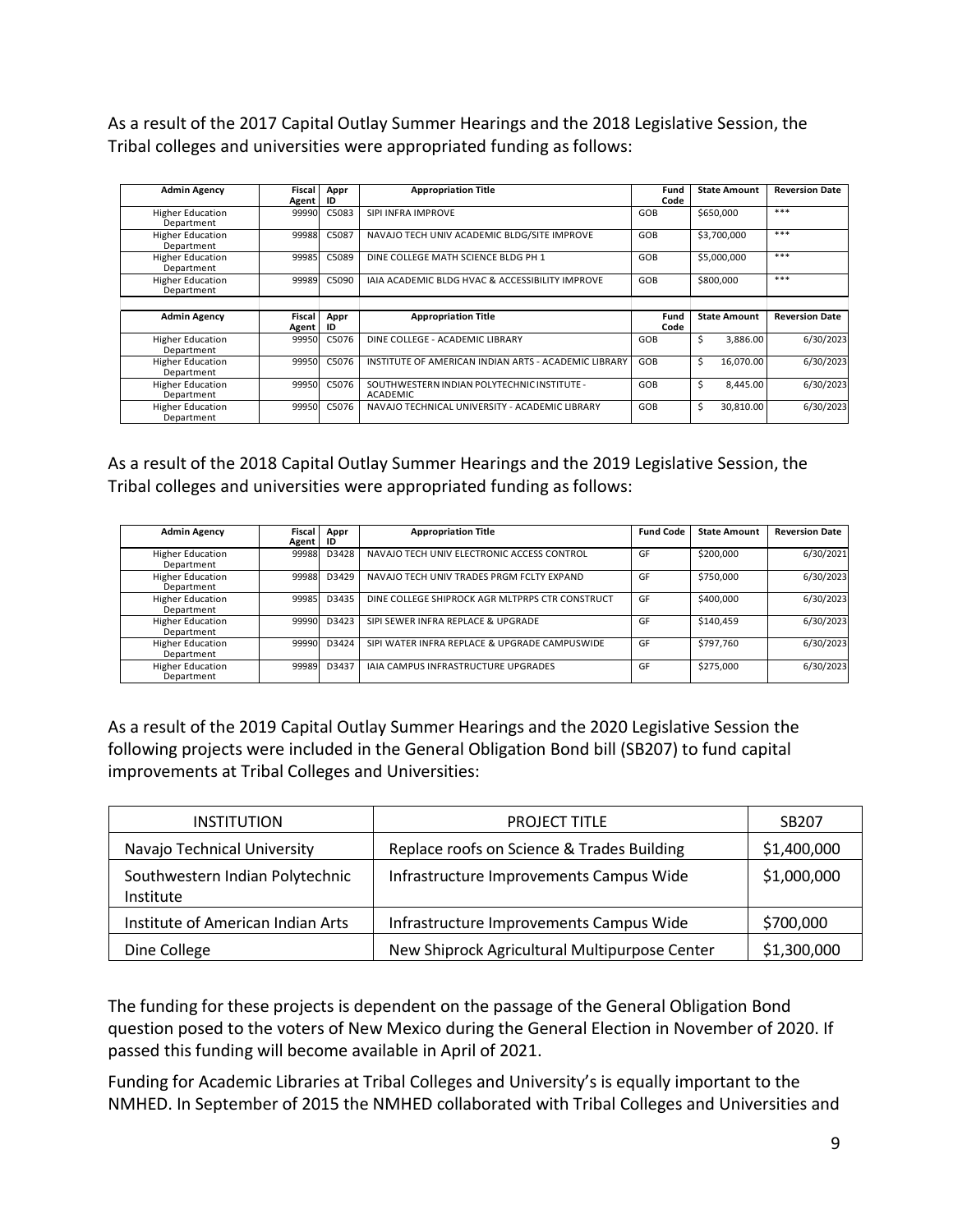the New Mexico Consortium of Academic Libraries (NMCAL), assisting with the creation of a NMCAL resolution allowing Tribal Colleges and University libraries to be part of the GO Bond Academic Library Allocation. As a result, Tribal Colleges and University libraries have received over \$126,000 in appropriations to support the purchase of books and electronic media for their students.

The NMHED remains committed to assisting the Tribal colleges and universities in their mission of providing safe, state-of-the-art learning facilities for their students. The department looks forward to continuing to assist them in serving their students and local communities.

## <span id="page-9-0"></span>Distance Education

5.99.1 NMAC Public and Private Post- Secondary Institutions Operating under the Interstate Distance Education Act is the administrative code which addresses regulation of public and private post-secondary institutions offering distance education to students in New Mexico and of New Mexico institutions offering distance education in other states.

New Mexico joined the National Council for State Authorization Reciprocity Agreements (NC-SARA) in 2015. NC-SARA is an agreement among member states, districts, and territories that sets national standards for interstate offering of post-secondary distance education courses and programs. Institutions participating in NC-SARA are exempt from obtaining Distance Education Authorization in New Mexico.

In 2017, Navajo Technical University (NTU) became the first Tribal institution in the United States to become a NC-SARA member institution. In May of 2020 NTU was renewed for another year of institutional participation in the NC-SARA initiative. As of June 1, 2019, 49 states (all but California), the District of Columbia, Puerto Rico and the U.S. Virgin Islands are members of SARA and more than 2,000 institutions participate.

## <span id="page-9-1"></span>Collaboration with Tribes, Nations and Pueblos

The Financial Aid Division provided guidance and responses to Tribal Education Directors' Financial Aid questions. Financial Aid staff will continue to respond to any Tribal Education Directors' questions and will continue to be a resource to Tribes and Tribal Education Directors. This was particularly important this year due to changes to in financial aid.

Tribal Education Directors had an increase in questions regarding state financial aid packages and student eligibility due to the onset of COVID-19 and the associated campus closures. As such, the Financial Aid division held a webinar addressing some questions and providing guidance for students regarding their state financial aid eligibility, work study, loan for service and federal resources that are available. Tribal Education Directors participated in this webinar and received electronic copies of the presentation.

## <span id="page-9-2"></span>Articulation and Transfer

To improve transfer, articulation, and graduation, between higher education institutions in the state, HED and the state's public and Tribal HEIs are implementing common course numbering, a new skills-focused general education, and degree maps:

• Statewide common course numbering is on schedule to be completed across the state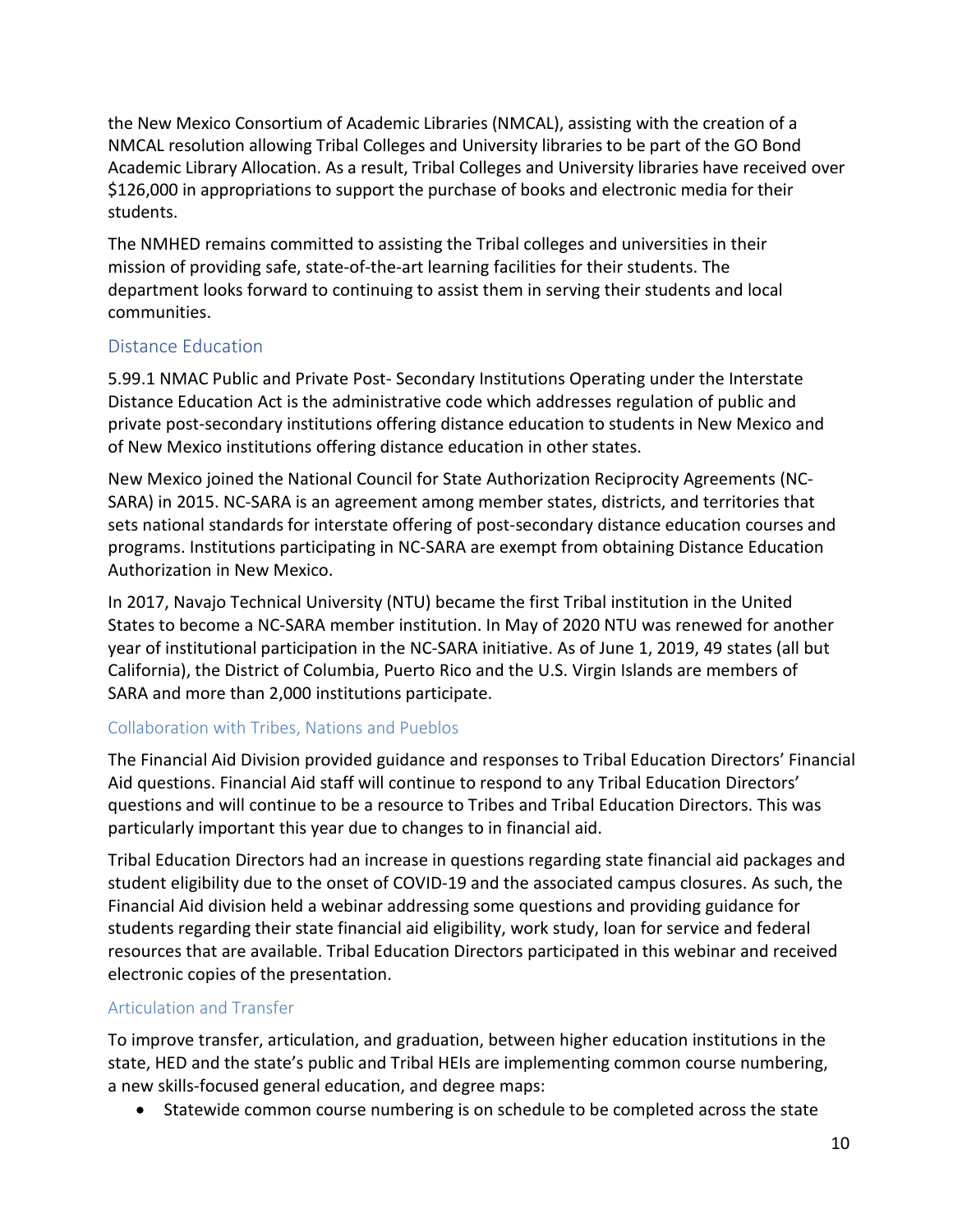by December 2020. Courses that share a prefix and number are guaranteed to transfer between HEIs and count for degree requirements.

• The new general education core curriculum focuses on the essential skills necessary for success in higher education or the workplace. The new model will be implemented December 2020.

All four of New Mexico's Tribal higher education institutions, Diné College, Institute of American Indian Arts, Navajo Technical University, and Southwestern Indian Polytechnic Institute, are participating in one or more of the above reforms.

#### Dual Credit

The dual credit program allows high school students to enroll in college-level academic or career- technical courses offered by a public or Tribal higher education institution. Students earn credit at both the high school and the higher education institution. During the 2018-2019 school year, 20,080 students participated in the dual credit program. 10.3% of dual credit students in 2018-19 were Native American.

Higher education institutions waive tuition and local school districts purchase textbooks, making most dual credit courses free to students. Public higher education institutions receive performance funding in the funding formula for providing dual credit. Tribal higher education institutions receive compensation for dual credit courses from the Tribal College Dual Credit Program Fund, which receives annual appropriations from the legislature. For FY20 and going forward, the fund will receive a recurring appropriation of \$263,900.

## <span id="page-10-0"></span>Private & Proprietary Schools Division

The Private Post-Secondary School Division (PPSD) provides oversight and regulation of private career institutions, colleges and universities in New Mexico, as required by the Post-Secondary Educational Institution Act and the Interstate Distance Education Act. PPSD also provides prospective and current students consumer protection when a private postsecondary institution ceases its operations or fails to meet standards of quality set by HED. During the 2019-20 school year, 677 Native American students were attending 61 private (both for-profit and non-profit) institutions of higher education in New Mexico. These schools offer a variety of certificates, diplomas, and degrees, such as associate, bachelor, master and doctorate degrees. Beginning in December of 2018, institutions that only offer supervised field experiences to at most 10 students in New Mexico, but otherwise have no physical presence in our State have the opportunity to file for an exemption under the Interstate Distance Education Act.

## <span id="page-10-1"></span>Indian Education

HED is committed to working with Tribes, Nations and Pueblos in New Mexico to develop and maintain essential relationships, communications and collaboration opportunities. As of June 1, 2020, the Tribal Liaison conducted consultations with 16 of the 22 Tribes, Nations and Pueblos in New Mexico. Each consultation focused on eliciting the needs, questions and concerns of Tribal Higher Education Director's and more specifically, what resources they would like to see made available by NMHED.

The conversations generated valuable discussion and created the opportunity for HED to fulfill on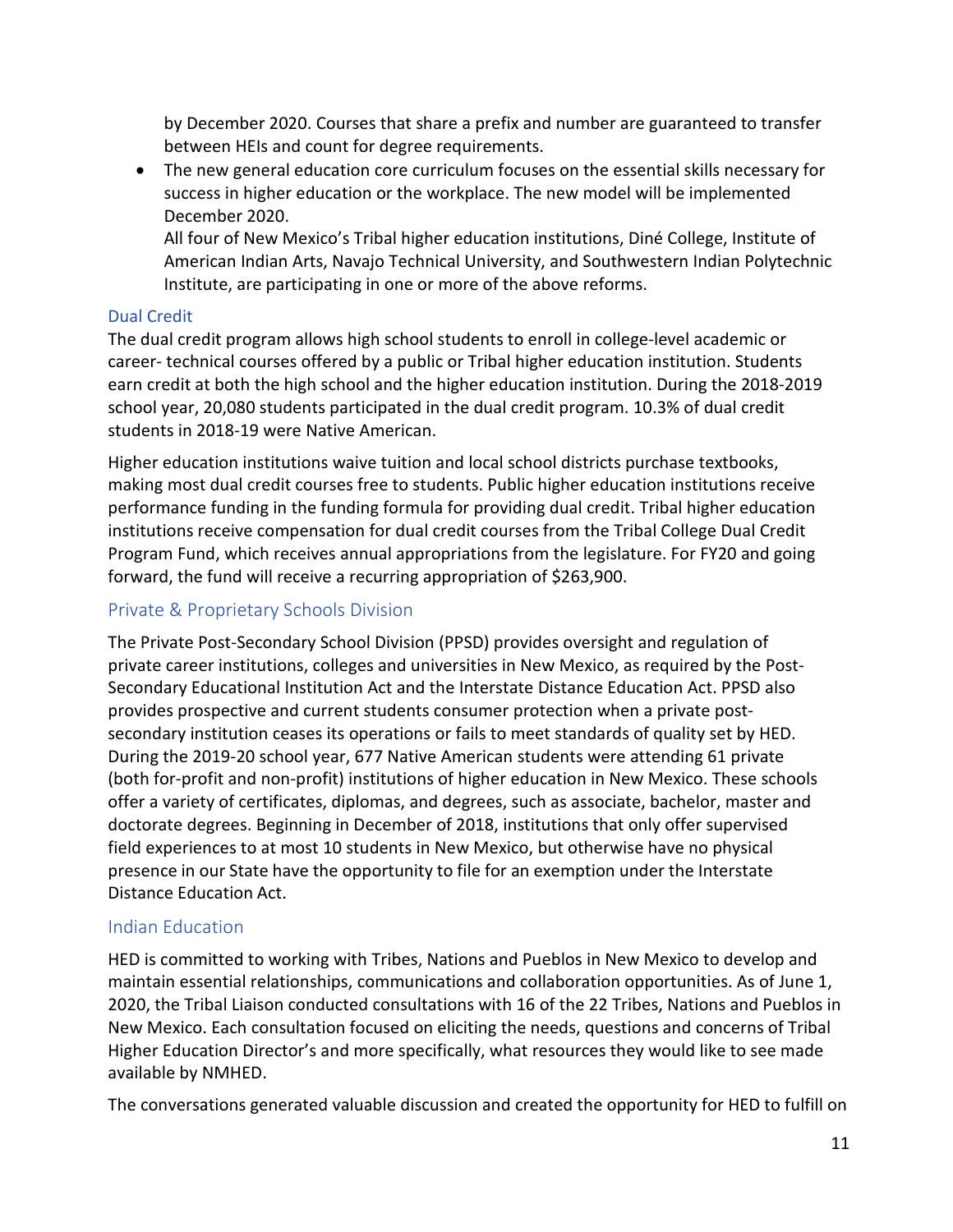action items proposed by Tribal Higher Education Directors. Common themes included:

- New Mexico Tribal Higher Education Consortium and its importance for Tribes and Tribal Representation/Consultation
- Updating and discussion on Memorandums of Understanding between Tribes and Higher Education Institutions
- Tuition waivers
- Free Application for Federal Student Aid (FAFSA) awareness and FAFSA education/promotion
- College and career readiness
- Accessing financial aid/scholarship opportunities
- Highlighting trades and certificate programs

These common themes allow for critical thinking and widespread solutions. However, it is recognized that each Tribe in New Mexico is unique. What will also be addressed are the specific needs for each individual Tribe.

The Tribal Liaison also participates in the Indian Education Advisory Council (IEAC) by attending meetings, providing updates and soliciting feedback on how HED can better serve communities.

# <span id="page-11-0"></span>Goals for 2020-2021 Relating to Tribes and Native Organization

- Create new opportunities for Native students to translate their education into careers in their home communities
	- o Align career opportunities at Tribes with Native students to connect home and education is essential to development of Tribal capacity, Native professionals and sustainability
	- o Seek Tribal consultation on the development of new opportunities for students. Tribal members that grow to fulfill roles in their communities create role models, leaders, and enhances Tribal capacity.
- Explore partnerships with Tribes, Nations and Pueblos, and other agencies/entities to address issues of mutual concern
- Meet with Tribal colleges to discuss challenges and opportunities associated with HED scholarship programs, adult education, college readiness programs, dual credit and common course numbering

# <span id="page-11-1"></span>STCA Training and Certification

In 2018 all HED employees participated in cultural competency training, which included employee notification about the State Tribal Collaboration Act. In June 2019 all new employees, managers and senior staff will participate in cultural competency training that includes information about the State Tribal Collaboration Act.

The Secretary and Deputy Secretary participated in a two-day Tribal summit that included detailed information about the history of the STCA and the range of possible approaches for participating in the STCA.